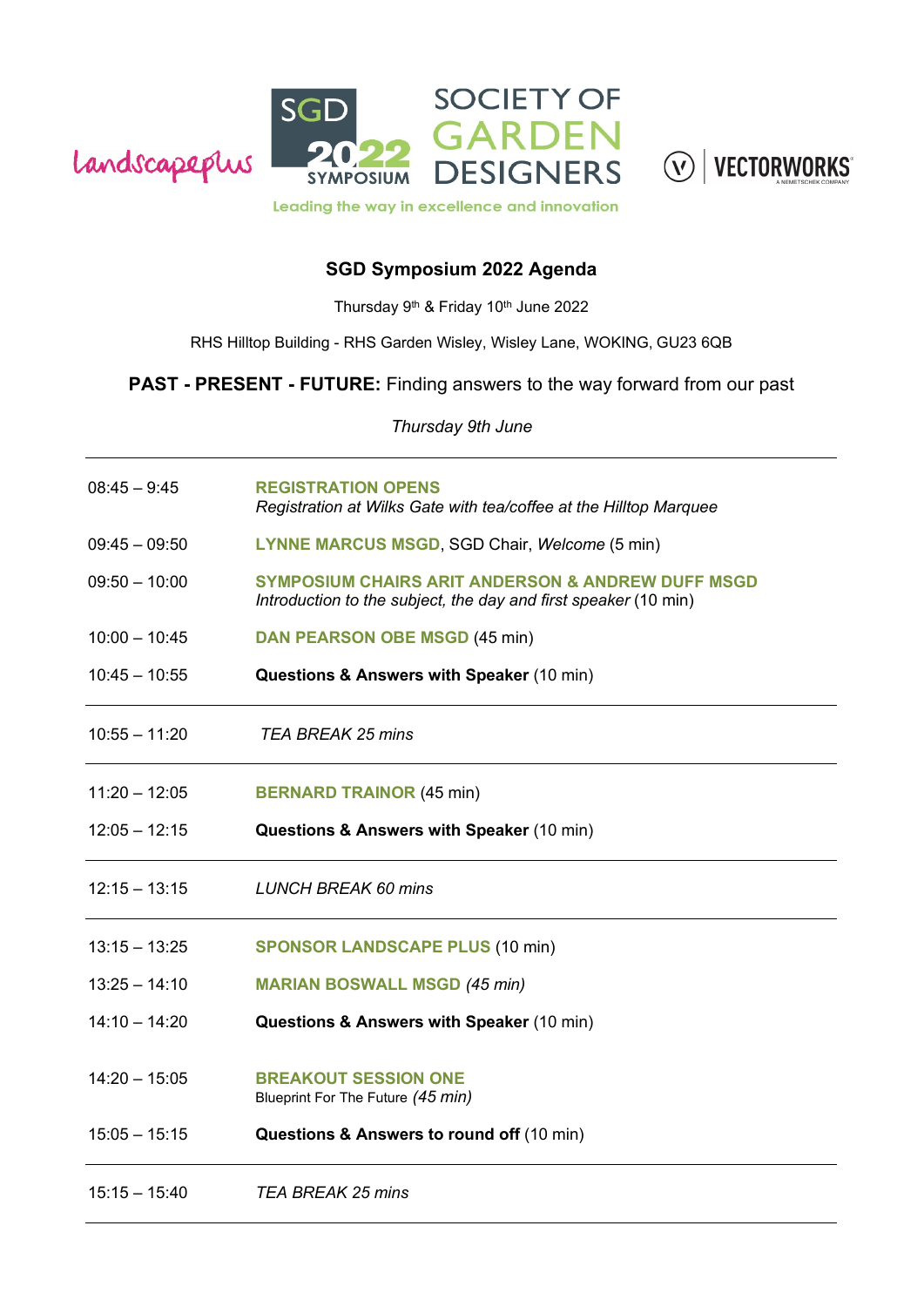- 15:40 15:50 **SPONSOR LANDSCAPE PLUS** (10 min)
- 15:50 16:35 **PANEL DISCUSSION** Resilient & Regenerative Landscapes (45 min)

Speaker 1 – **JOHANNA GIBBONS** Speaker 2 – **JOHN LITTLE**  Speaker 3 – **GIACOMO GUZZON** Speaker 4 – **ADVOLLY RICHMOND** 

- 16:35 16:45 **Questions & Answers to round off** (10 min)
- 16:45 17:00 **Summing up CHAIR** (15 min)
- 17:00 23:00 **EVENING BUFFET DINNER** Evening buffet dinner, bar, exhibition stands
- 23:00 **Close**

**PAST - PRESENT - FUTURE:** Finding answers to the way forward from our past

*Friday 10th June*

| $08:45 - 9:45$  | <b>REGISTRATION OPENS</b><br>Registration at Wilks Gate with tea/coffee at the Hilltop Marquee          |
|-----------------|---------------------------------------------------------------------------------------------------------|
| $09:45 - 09:50$ | <b>LYNNE MARCUS MSGD, SGD Chair, Welcome (5 min)</b>                                                    |
| $09:50 - 10:00$ | SYMPOSIUM CHAIRS ARIT ANDERSON & ANDREW DUFF MSGD<br>Introduction to the day and first speaker (10 min) |
| $10:00 - 10:45$ | <b>CHARLIE HARPUR</b><br>Rewilding Your Garden (45 min)                                                 |
| $10:45 - 10:55$ | Questions & Answers with Speaker (10 min)                                                               |
| $10:55 - 11:40$ | <b>BREAKOUT SESSION TWO</b><br>Blueprint For The Future (45 min)                                        |
| $11:40 - 11:50$ | Questions & Answers to round off (10 min)                                                               |

| $11:50 - 12:15$ | TEA BREAK 25 mins                                                                           |  |
|-----------------|---------------------------------------------------------------------------------------------|--|
| $12:15 - 13:00$ | <b>RACHEL BAILEY MSGD (45 min)</b><br>PLANET - SMALL SCALE – CONNECTIVITY – GREEN CORRIDORS |  |
| $13:00 - 13:10$ | Questions & Answers with Speaker (10 min)                                                   |  |